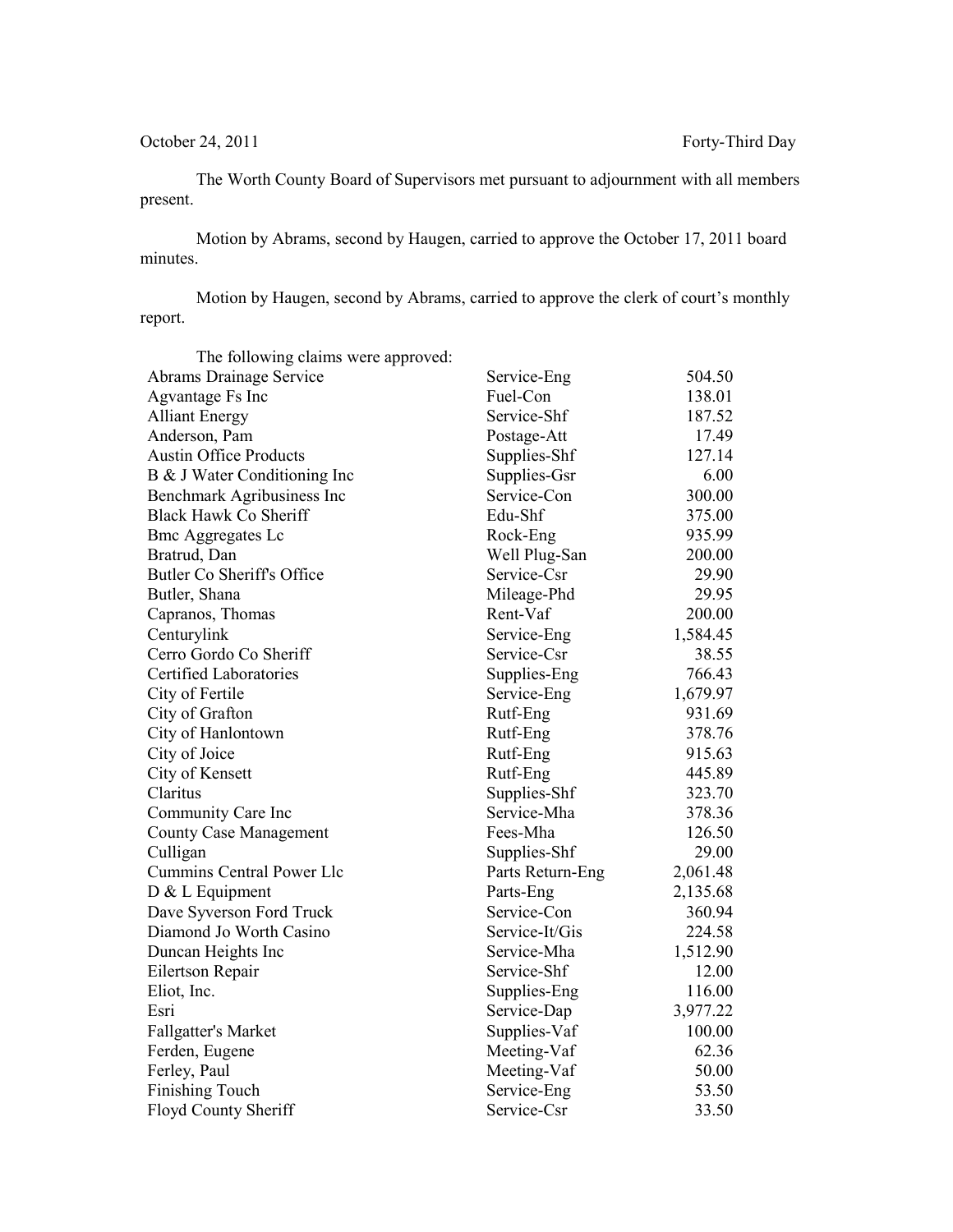| <b>Francis Lauer Youth Services</b>   | Service-Juv              | 1,679.40  |
|---------------------------------------|--------------------------|-----------|
| Freeborn Construction                 | Service-Eng              | 1,500.00  |
| Galls An Aramark Co                   | Supplies-Shf             | 95.94     |
| Garland, Philip L.                    | Service-Chm              | 150.00    |
| George, Teresa                        | Rent-Soc                 | 259.00    |
| Google Inc                            | Service-Dap              | 2,640.00  |
| Goveonnection Inc                     | Supplies-Dap             | 836.11    |
| Graham Tire                           | Service-Eng              | 2,025.55  |
| Greve Law Office                      | Rent-Att                 | 300.00    |
| Hackbart, Philip E.                   | Meeting-Vaf              | 62.36     |
| Hanson, Jake                          | Exp-Trs                  | 357.02    |
| Hawkeye Foodservice Dist              | Supplies-Shf             | 297.12    |
| Healthworks                           | Service-Phd              | 231.00    |
| <b>Heartland Power Coop</b>           | Service-Eng              | 126.00    |
| Hengesteg, Stephanie                  | Mileage-Trs              | 122.06    |
| Hoiseth, Tarah                        | Mileage-Hha              | 12.00     |
| Holiday Inn                           | Edu-Asr                  | 302.40    |
| Humboldt County Sheriff               | Service-Csr              | 27.10     |
| Imwca                                 | Work Comp-Ins            | 201.00    |
| Iowa Apco                             | Edu-Shf                  | 245.00    |
| Iowa Department of Public Safe        | Service-Shf              | 1,311.00  |
| Iowa Dept of Human Services           | Service-Mha              | 42,656.25 |
| <b>Iowa Dept of Natural Resources</b> | Fees-San                 | 225.00    |
| Iowa Dept of Transportation           | Supplies-Eng             | 2,673.75  |
| Isac Group Health                     | Health Ins Prem          | 46,611.00 |
| Joe's Collision & Performance         | Service-Shf              | 90.51     |
| Johnson, Hal                          | Rent-Phd                 | 940.00    |
|                                       |                          | 96.00     |
| Johnson, Teresa                       | Mileage-Phd<br>Reimb-Mha |           |
| Kossuth County Cpc                    |                          | 2,197.26  |
| Kossuth County Sheriff<br>Lexisnexis  | Service-Csr              | 62.54     |
|                                       | Service-Att              | 134.00    |
| Liberty Square Care Center            | Service-Mha              | 1,915.80  |
| Lorber, Ana                           | Edu-Trs                  | 75.00     |
| Low's Amoco Bp                        | Fuel-Asr                 | 71.23     |
| Manly Junction Signal                 | Service-Trs              | 437.71    |
| Mark's Tractor                        | Supplies-Con             | 111.24    |
| Marshall & Swift Inc                  | Service-Shf              | 145.84    |
| Martin Marietta Materials             | Rock-Con                 | 1,519.47  |
| <b>Mason City Business Systems</b>    | Service-Trs              | 135.88    |
| Mason City Clinic                     | Service-Mha              | 425.00    |
| Mediacom                              | Service-Gsr              | 249.95    |
| Melby, Ruth                           | Mileage-Mha              | 614.05    |
| Mental Health Center                  | Service-Mha              | 3,979.80  |
| Mercy Medical Center-North Ia         | Service-Phd              | 5,030.10  |
| Mireles, Sandra                       | Mileage-Mha              | 543.33    |
| Mitchell Co Sheriff                   | Service-Csr              | 36.66     |
| Mueller, Dean A                       | Exp-Ema                  | 38.50     |
| Municipal Cms                         | Service-Dap              | 2,065.00  |
| Napa Auto Parts                       | Supplies-Eng             | 10.08     |
| Niacog                                | Service-Tra              | 358.56    |